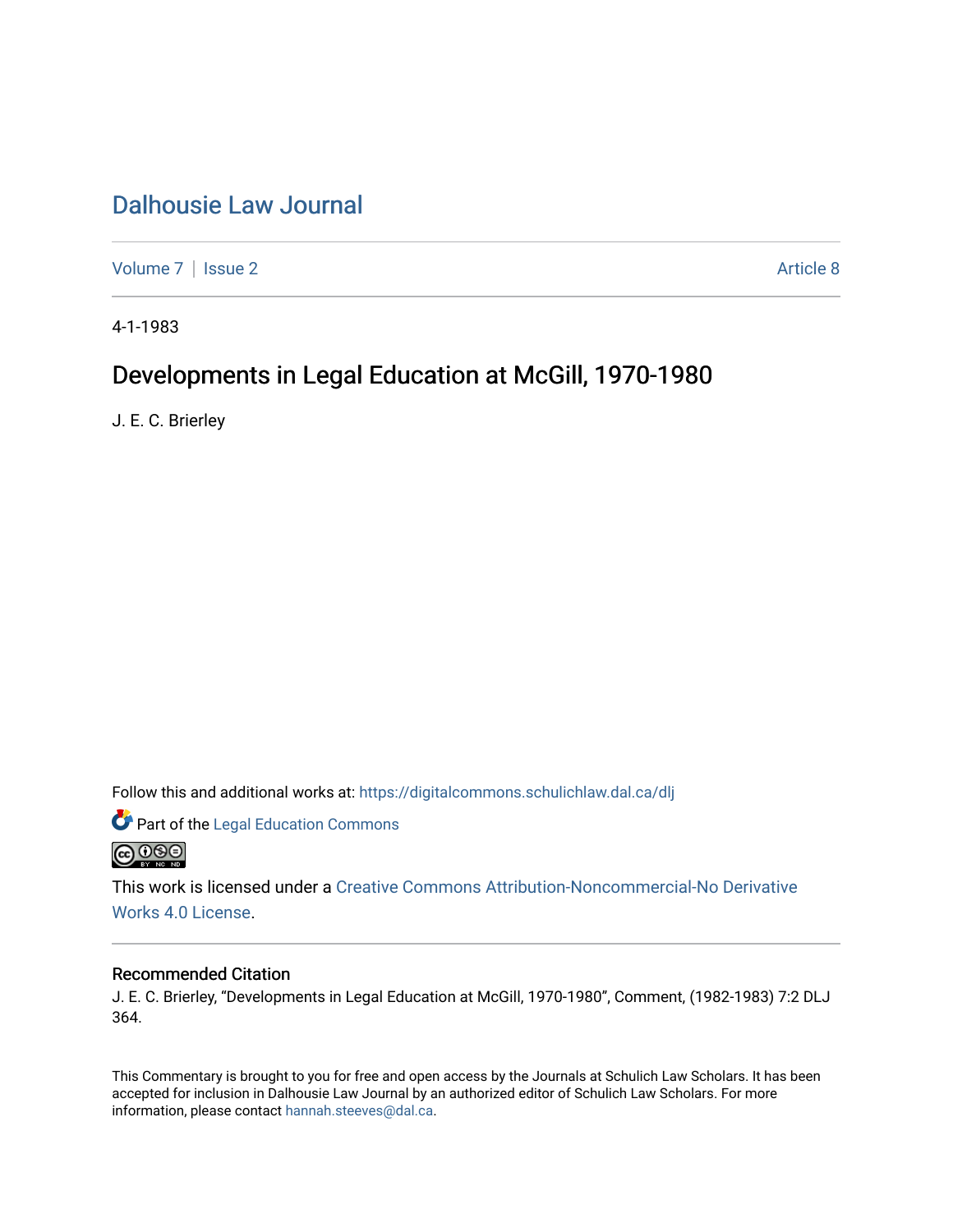**J. E.** C. Brierley\* Developments in Legal Education at McGill, 1970-1980

In order to trace the developments in legal education at McGill during the last decade, it is first of all necessary to recall the principal initiatives which occurred in the 1950s and 1960s. These were, in chronological order, the creation of the Institute of Air & Space Law in 1951 and the offering of higher degrees in that speciality; the creation of the Institute of Comparative Law in 1965 to give particular focus to graduate work at McGill in fields other than air and space law; and the institution, in 1968, of a programme of undergraduate study leading to the Bachelor of Laws (LL.B.), alongside the traditional Bachelor of Civil Law (B.C.L.). Both degrees were, at that time, set within the framework of a National Programme of legal education, that is to say an integrated curriculum in civil law and common law studies at the undergradate level.

During the period under review these initiatives were consolidated through a refinement of curriculum goals and the particular promotion of institutional research endeavours. The fact that the undergraduate population has almost doubled and that McGill now counts probably the largest post-graduate student population in the country,' suggests that these several efforts have met with some measure of success. This review of legal education at McGill is therefore sketched in three sections summarily describing the developments in the undergraduate programmes, the graduate programmes and in research activity.

## *(1) Undergraduate Programmes*

The general orientation of undergraduate studies at McGill since 1968 has been a commitment to provide opportunities for a truly national legal education, one which academically and professionally raises the first legal training above local or provincial parameters. That commitment has meant providing a fundamental training in

<sup>\*</sup> Sir Wm. Macdonald Professor of Law, Dean.

**<sup>1.</sup>** These developments prompted the University in 1977 to make available two further buildings to house the Institutes in premises near the present complex of Chancellor Day Hall.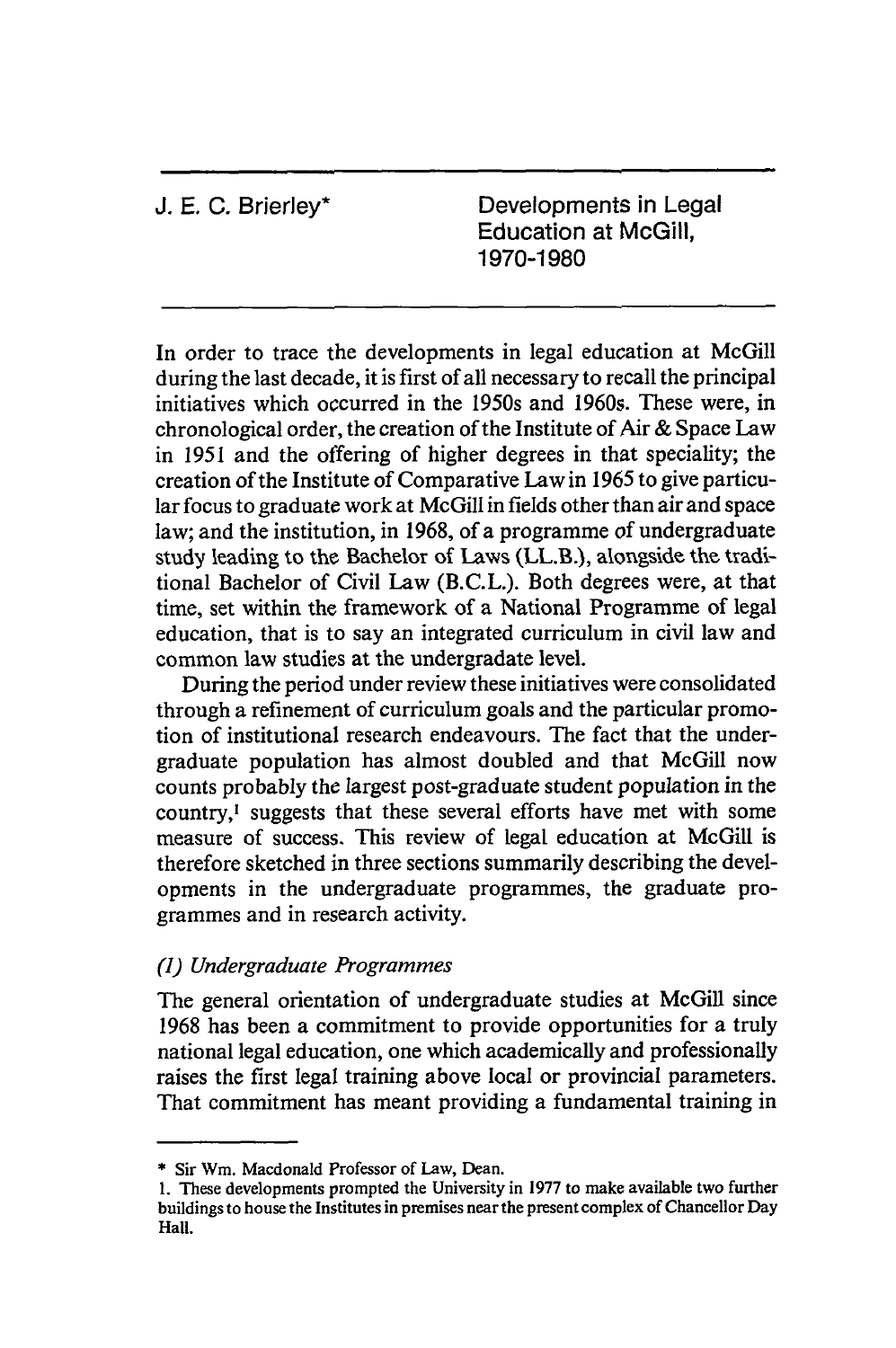both civil law and common law systems for all students and giving formal place in the curriculum to instruction in both the English and French languages. The developments in the 1970s with reference to each aspect of the National Programme, curriculum and language, are traced briefly here.

*Curriculum.* The major development at McGill on the eve of the 1970s was the inauguration of a programme of undergraduate study acknowledging the dual origins of Canadian law. The structure of the LL.B. programme, as instituted in 1968, and the new alignment then given to the traditional B.C.L. programme, were designed to reflect this reality. This bold and imaginative step has made McGill's undergraduate programmes unique in Canada and, probably, in the world.2 **All** students proceeding to a first or primary degree, whether the B.C.L. or LL.B., follow instruction in Canada's two private law systems as an integral part of that training. Gaining familiarity with the fundamentals of the private law system other than that in which a student is primarily based is part of the "core" curriculum and not merely an "elective" within the range of optional courses available.

This programme goal has not varied since it was set in 1968 and its philosophy is simple. It is based upon the belief that a knowledge of another legal system is an asset from several points of view, and especially so in a country like Canada.<sup>3</sup> Intellectually and academically, a knowledge of another legal system deepens the understanding of one's own legal system. Professionally, it provides an awareness of how lawyers in other parts of the country solve similar legal problems. In the broadest sense, therefore, the dual training contributes to the promotion of mutual understanding between different regions **of** the country. For the student of Quebec law, a familiarity with the common law is an advantage because few Quebec lawyers deal only

<sup>2.</sup> The Faculty of Law at the University of Ottawa is organized into two distinct "sections" in civil law and common law. The University of London and the Universit6 de Paris organized a four year degree programme in 1979 which leads to two degrees after two years in each institution. A number of other universities in England, France, Switzerland and the Federal Republic of Germany now offer varying programmes of lesser intensity in the laws of neighbouring jurisdictions.

<sup>3.</sup> In this, it is interesting to note, McGill early on acknowledged the duality of Canadian law in the organization of its curriculum. In the 1850s and 1860s the *Institutes* of Justinian, the *Coutume de Paris* and Blackstone's *Commentaires* were all part of the undergraduate programme. The idea that dual training was appropriate for McGill was revived by the Romanist, Dean R. W. Lee, at least as early as World War I. *Cf. Legal Education Oldand New* (1916), 36 Can. Law Times 24 at 115; and his paper before the "Ontario Bar Association" of 11 January 1916, *Uniformity of law in the British Empire* (1916), 36 Can. Law Times 298 at 302, 316. S. Frost & D. L. Johnson *Law at McGill: Past, Present & Future* (1981), 27 McGill L. J. *1.*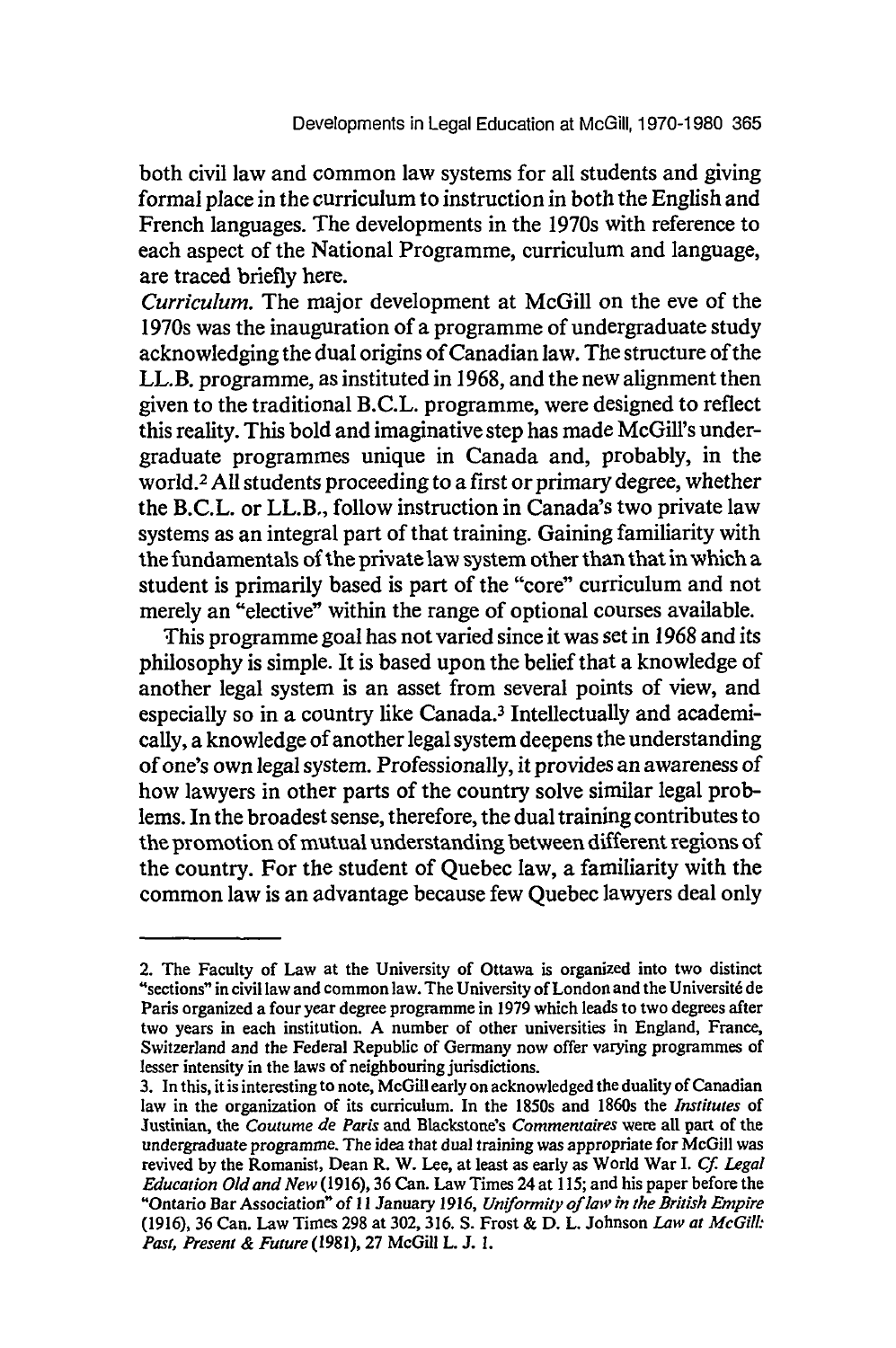with Quebec private law. Much law in Quebec, particularly that in statutory form, is common to others; and even Quebec private law, especially in its commercial aspects, is touched by common law thinking and developments. In the same way, a grasp of the civil law is no less an advantage to the common law lawyer, particularly as civil law models begin to penetrate common law legislative schemes in a number of areas. Both civil law and common law lawyers are called upon, moreover, to deal with clients and problems of a transnational and an international character in which an understanding of both systems of law is helpful. The dual training, finally, provides a truly national diniension for professional mobility in Canada and elsewhere and constitutes a good base for graduate work in law.

Having accepted these ideas in 1968 as the anirmating principles of the undergraduate programme, the challenge at McGill has been to work out, first, a proper balance in the detail of the B.C.L. and LL.B. programmes so as to provide the complete training necessary in the primary degree (B.C.L. or LL.B.) while combining it with a serious introduction to the other system; and secondly, the manner in which a complete dual training can be achieved in both systems so as to enable graduates to proceed to any Canadian professional corporation with that robust undergraduate preparation necessary to satisfy professional requirements. The first challenge has been met within the traditional structure of the three year undergraduate degree programme of 95 credits leading to the B.C.L. or LL.B. degrees. The second is achieved by requiring an additional year of residence (30) credits) in which the second degree is completed in the other system and for which the foundations were laid in the first degree programme. The two degrees, in this case, are taken sequentially and in either order (B.C.L./LL.B., LL.B./B.C.L.). As of 1971-72, it has been possible to work for the two degrees in what is termed the "joint programme" such that both are awarded at the end of four years. This path is open upon exercising an option at the end of first year rather than at the end of the third year (as in the first case). Two routes are therefore open to obtain the full dual training - the route of the sequential degrees and that of thejoint degrees. The difference between them being in large part one of a technically different curriculum organization, they have both come to be subsumed under the term "Nationat Programme".

How much training, within either primary degree, is necessary to provide a serious initiation to the other private law system and also constitute that base upon which, in a further year of study, as just explained, the second degree can be earned? On this point, thinking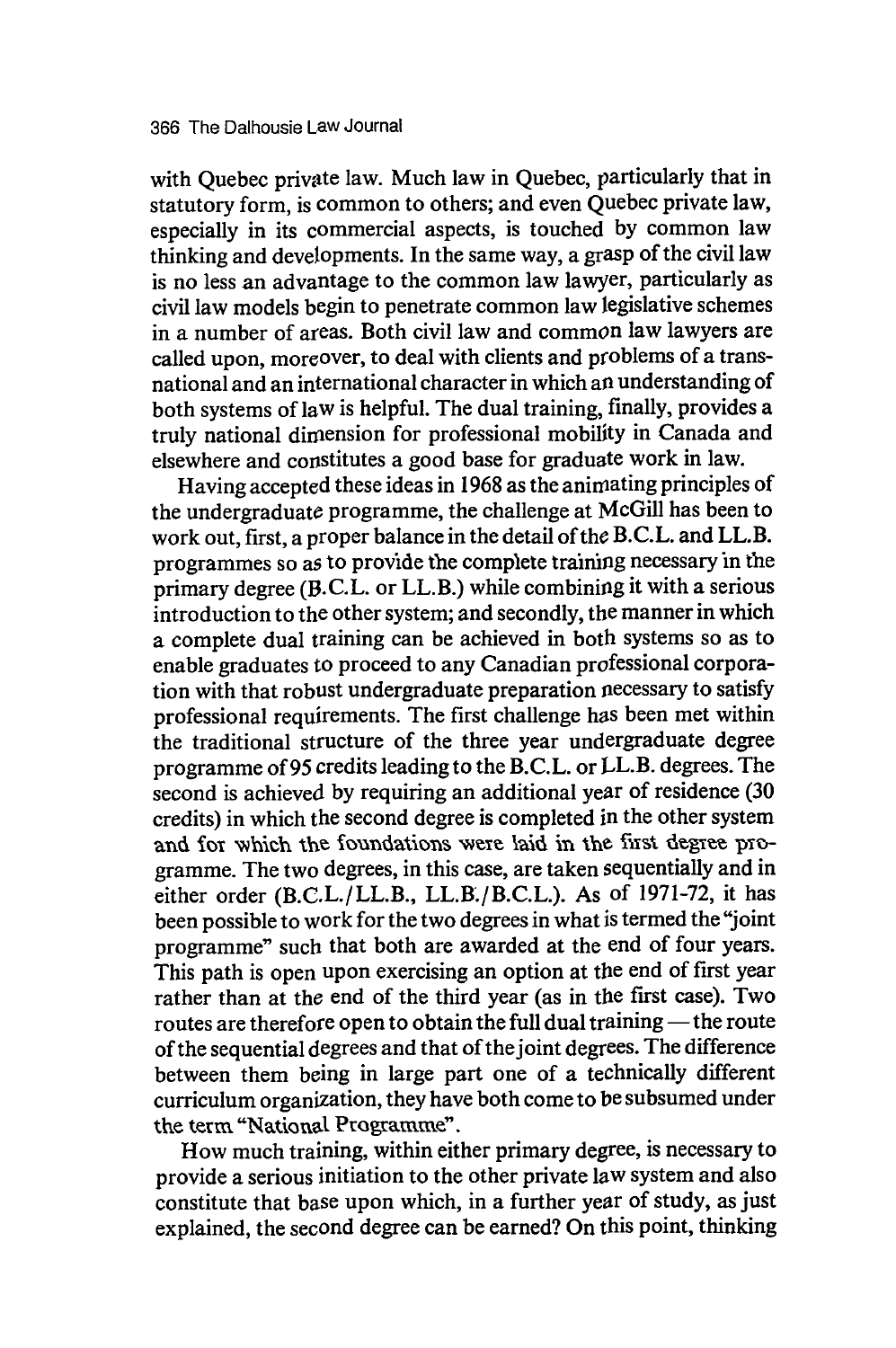has modified somewhat over the decade, not as to the principle involved but rather on two matters flowing from it  $-$  namely, the balance of subject matters necessary to provide that initiation and the year(s) in which such training in the other system is most effectively interposed.

The first year of law studies is readily seen by most educators as the singly most important moment in the university career of a law student. At that time the student is exposed to, and expected to acquire, the methods of analysis, reasoning and expression necessary to later development. The first year curriculum is thus a key element in the philosophy of curriculum organization. At McGill, in common with other law schools, the first year in the B.C.L. or LL.B. programmes offers that immersion in private law and public law necessary to provide such a base. B.C.L. students follow instruction in fundamental civil law (Obligations, Property) and LL.B. students receive instruction in fundamental common law (Contracts, Torts, Property). Both streams share courses in fundamental public law (Constitutional Law, Criminal Law). Such a programme, for each degree, would, no doubt, with some minor variations, be found in law schools across Canada. The distinctive feature at McGill is the first year course, in first term, *Foundations of Canadian Law* in which all students are exposed to the historical, institutional and philosophical underpinnings, and the methodological techniques, of both the civil law and common law systems, as transplanted from their European origins to their Canadian context, This course, the fundamental vehicle for sensitizing students immediately to the dual origins of Canadian law, is recognized to be among the most challenging in the curriculum to teach.

Just as the core private law curriculum provides that base in the first year of the primary degree, so too a similar alignment of courses is necessary to provide the introduction, in a later year, to the genius and methodology of the other private law system. Property (real and personal), Contracts and Torts have always figured as the common law subjects open to the civil law student in order that he complete his B.C.L. requirements and proceed, if desired, to the full training of the LL.B. as a second degree. Conversely, Obligations and Property and a range of other civil law courses, figure as requirements for the LL.B. degree and as prerequisites for completing the full training for the B.C.L. as a second degree.

On this point, the civil law component of the LL.B. degree, there have been adjustments over the last ten years. The LL.B. degree was conceived, in 1968, as normally part of a four year programme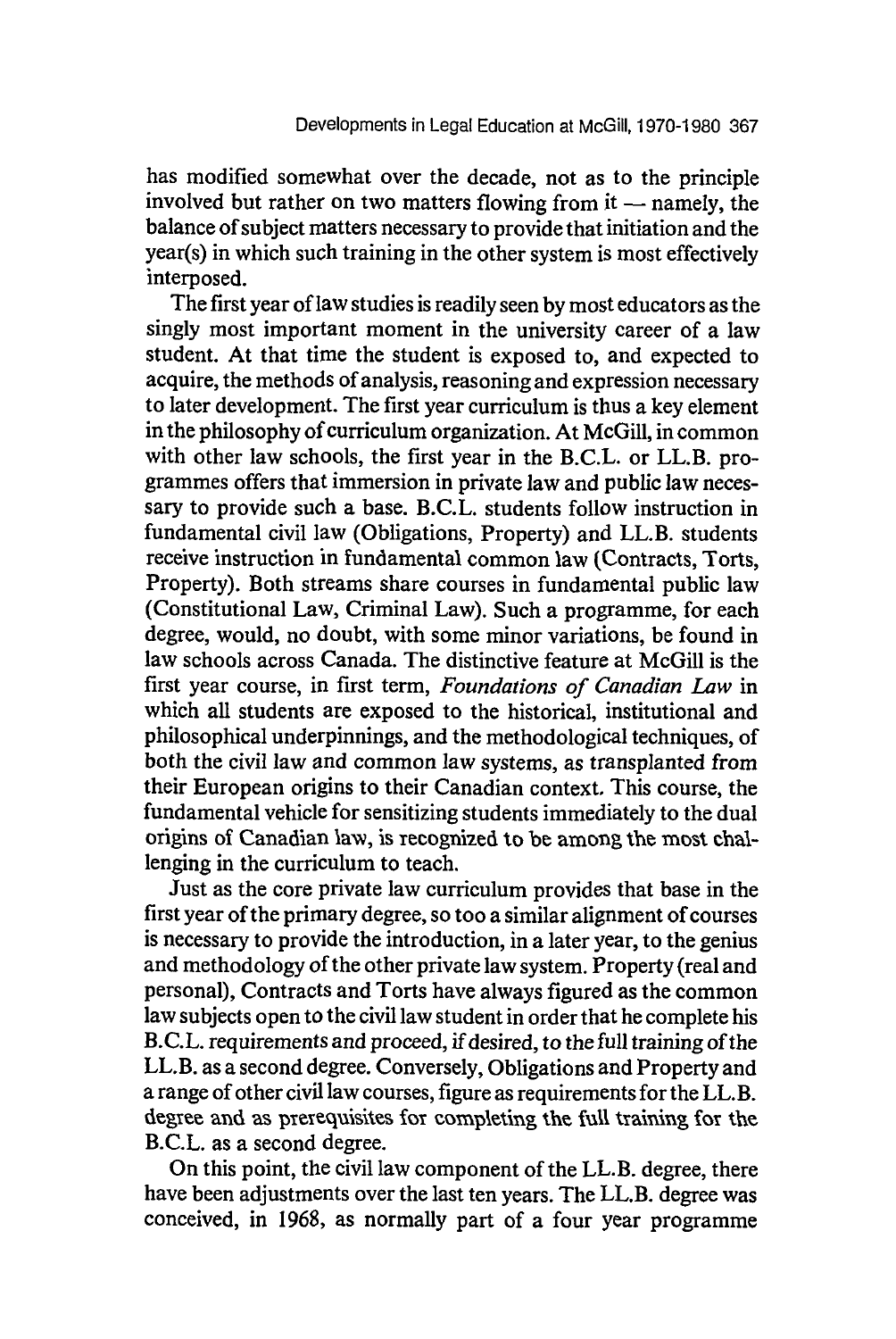leading to both degrees rather than an LL.B. programme not substantially different from those offered in other Canadian law schools. The curriculum was structured to reflect this notion by requiring over this period, a larger component of civil law courses than is now the case. Today the LL.B. candidate is required to complete 11 credits in civil law (rather than 14 civil law and two comparative law credits during the period 1976 to 1981; and 20 civil law credits during the period 1972-1975). On the other hand, the common law component of the B.C.L. degree has not been correspondingly increased from what it was at the start of the National Programme. Civil law students, it is reasoned, are exposed to much of the common law traditional reasoning and methods through federal and statutory materials in other than classical private law subjects. In the final and fourth year of study, of course, each stream of students proceeding to the second degree, B.C.L. or LL.B. as the case may be, rounds out his training in that legal system by studying other subjects in that tradition. And the range of courses to be selected corresponds to what it is for a student earning that degree as a first law degree. A certain symmetry thus prevails within each degree programme and as between them.

Thinking has also changed on the matter of the year(s) in which the component of the other system is best situated. Initially, in 1968, these courses were part of the third year programme. Two years concentrated training in the primary system terminating with an exposure to the other system in the third year of the primary degree was thought, at that time, to be the best arrangement. From 1972-73 until 1981-82 the requirements in the other private law system were fulfilled during second and third years. As we move into the 1980s it is now considered preferable to concentrate all these requirements in the second year of study. Under this arrangement first and second years are thus devoted primarily to the fundamentals of both private law systems, as well as a variety of other fundamental subject matters. Third year, at the option of the student, may thus be devoted to a greater range of elective courses, among which figures a variety of comparative law offerings supposing a knowledge of the basic tenets of both civil law and common law.

As an addendum to this section a few statistics may be of interest. Enrolment figures show that there is real interest in the National Programme on the part of students in all regions of Canada. B.C.L. applicants are, of course, by tradition, usually Quebec residents. The LL.B. programme, for its part, has increasingly attracted out-ofprovince students. While a sizeable majority of the LL.B. entering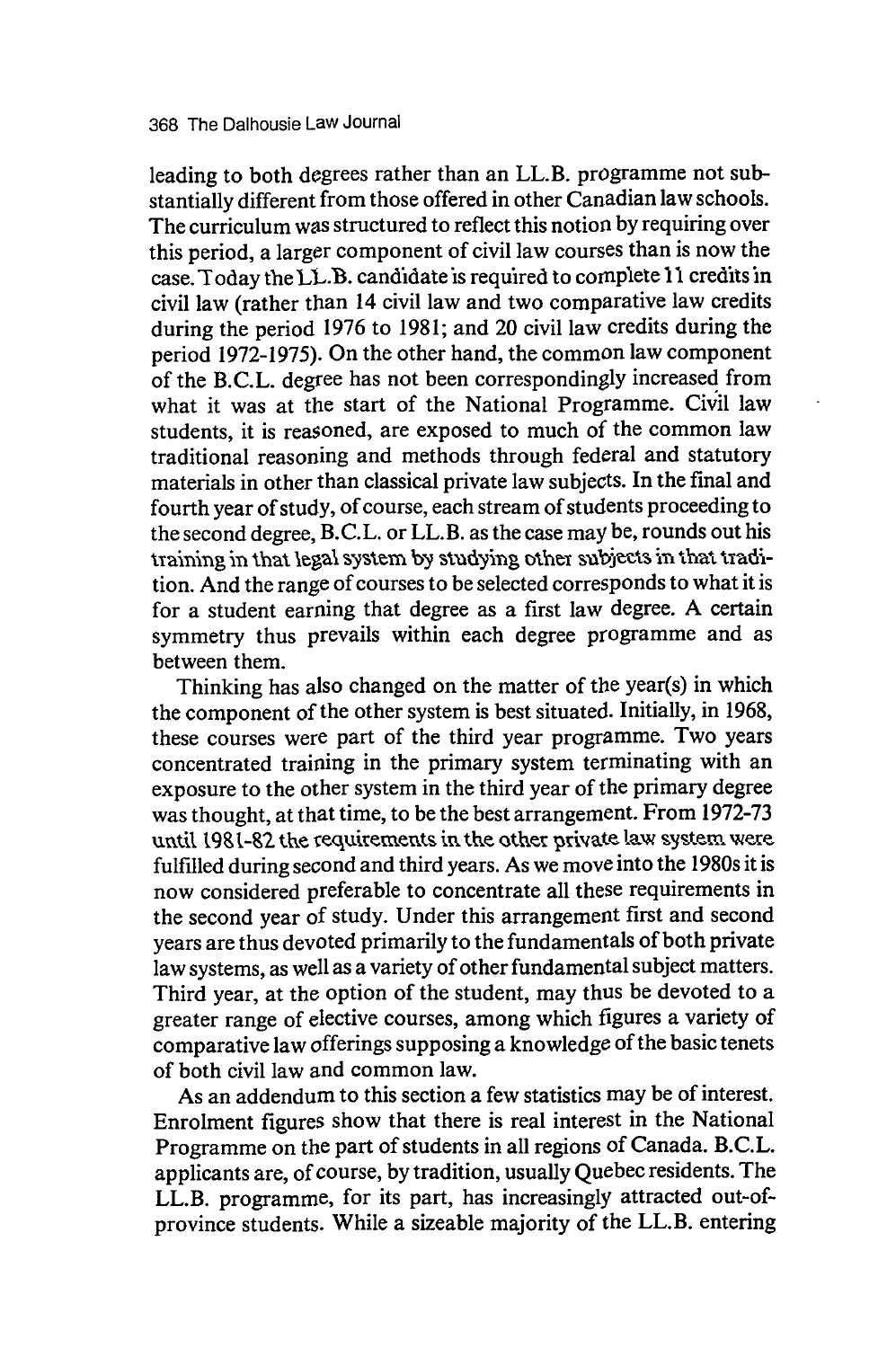classes was composed of Quebec students in the early 1970s, there has been a majority of non-Quebec residents who have applied, been accepted and registered in that programme over the last years. The heterogeneous character of the student body is considered an asset. And while the total applicant pool is only of middle size compared to other law schools, the limited number of first year places (B.C.L. 100, LL.B. 50) gives McGill a high ranking in the selectivity of its admissions.

It is also of interest to note that since the inauguration, in 1968, of the LL.B. degree and National Programme, *53%* of the B.C.L. candidates have obtained the LL.B. degree and 27% of the LL.B. candidates have also obtained the B.C.L. degree. This breakdown undoubtedly reflects perceptions about job opportunities and political developments, matters about which students in Quebec are especially aware. Most graduates do, to our knowledge, proceed to the legal professions in Canada, and a significant number now qualify for more than one Canadian bar. Double degree graduates are also begnning to qualify for practice in a number of American and other jurisdictions, and it is noticeable that students proceeding to graduate work, at McGill and elsewhere, are more often than not those with the full dual training.

The preceding description of McGill's National Programme of undergraduate legal education, given summarily but nonetheless at some length, precludes any further very full analysis of other aspects of development in the undergraduate programme. Mention must however be made of the maintenance of a diverse number of elective offerings over the same period, particularly in public international law which has long been a strength at McGill.4 In addition to the first general course, there have been on average three or four other elective offerings in that field each year. Comparative law offerings and a cluster of courses in international and commercial law have also been put into place. A combined Law and Master of Business Administration programme has also been offered since 1979 by the Faculties of Law and Management (M.B.A./ B.C.L., M.B.A./LL.B.) and allows as well for the completion of the second law degree along the lines described above.

*Language.* The other significant development at McGill during the period under review has been the evolution in the use of the English and French languages. McGill, as probably already well known, is

<sup>4.</sup> R. St. J. Macdonald *The Teaching of International Law in Canada* (1974), 12 Can. Yearbook of Int'l Law 67 at 69-81.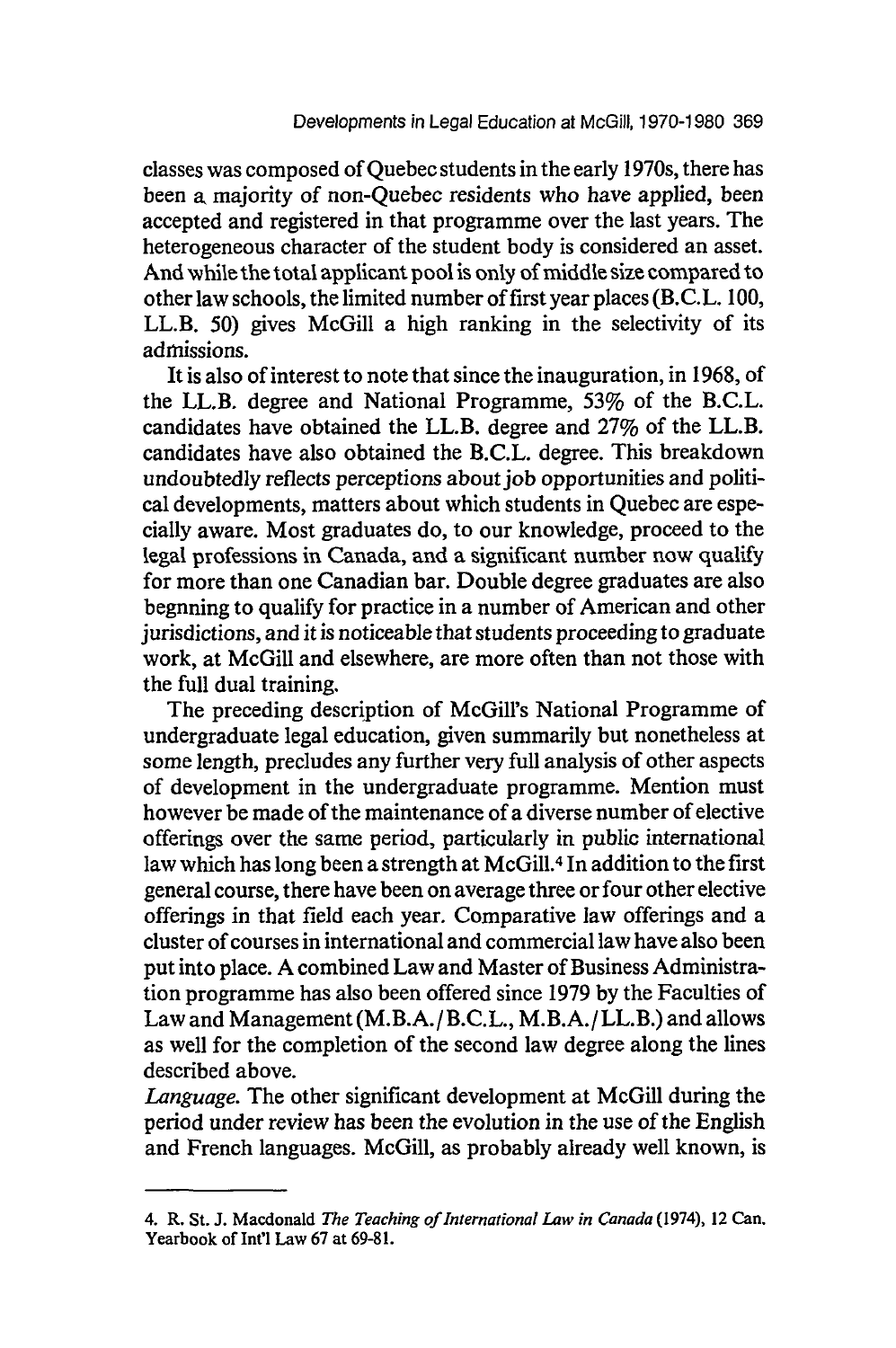the only institution in Quebec and Canada systeniatically providing instruction in both languages. To provide English language training was undoubtedly one of the reasons for founding the Faculty in 1848 but historical evidence shows that French was also a language of instruction, upon occasion at any rate, in the 19th century. There has always been a significant proportion of the student population claiming French as its mother tongue and this is the case today, even though the Faculty remains primarily an English language institution.

Policy on language was first formalized, to our knowledge, in 1968 at the time of the inauguration of the National Programme. It was then decided, as a matter of principle, to offer French language sections of first year and upper year basic subjects, in addition to the regular English language sections, and it was also established that certain upper year elective courses might be offered in the French language only. Over the years the number of such offerings has of course varied and depends, in part, on student demand. In present policy French language instruction is intended as much for anglophone students as it is for francophones. Ten years ago the enrolments in such course units were primarily from among the francophone population. In recent years anglophone enrolment has risen sharply and proceeds, in an interesting development, as much from out-of-province *and* LL.B. candidates as from other groups. Faculty policy and growing student interest in this aspect of McGill education are seen as healthy endorsements of the national aims of the law school. To date, however, it has not been thought opportune to attempt to organize the teaching of common law in French.

### *(2) Graduate Programmes*

Graduate studies have been offered at McGill for well over a century. The present organization of this aspect of the Faculty is structured around the Institute of Air & Space Law (I.A.S.L.) founded in 1951, and the Institute of Comparative Law (I.C.L.) founded in 1965. Each amounts to a department in the Faculty of Law and a divison of the Faculty of Graduate Studies. All graduate students in law, except those in the I.A.S.L., come under the administrative direction of the I.C.L. (whether they are pursuing comparative law studies or other graduate work). Each Institute is headed by a director and, since **1916,** has had a budget framed within that of the Faculty oi Law itself. Both units during the decade now under review have consolidated and strengthened their positions in respect of graduate work and research by either laying down or reformulating the programme of graduate course work in their respective fields.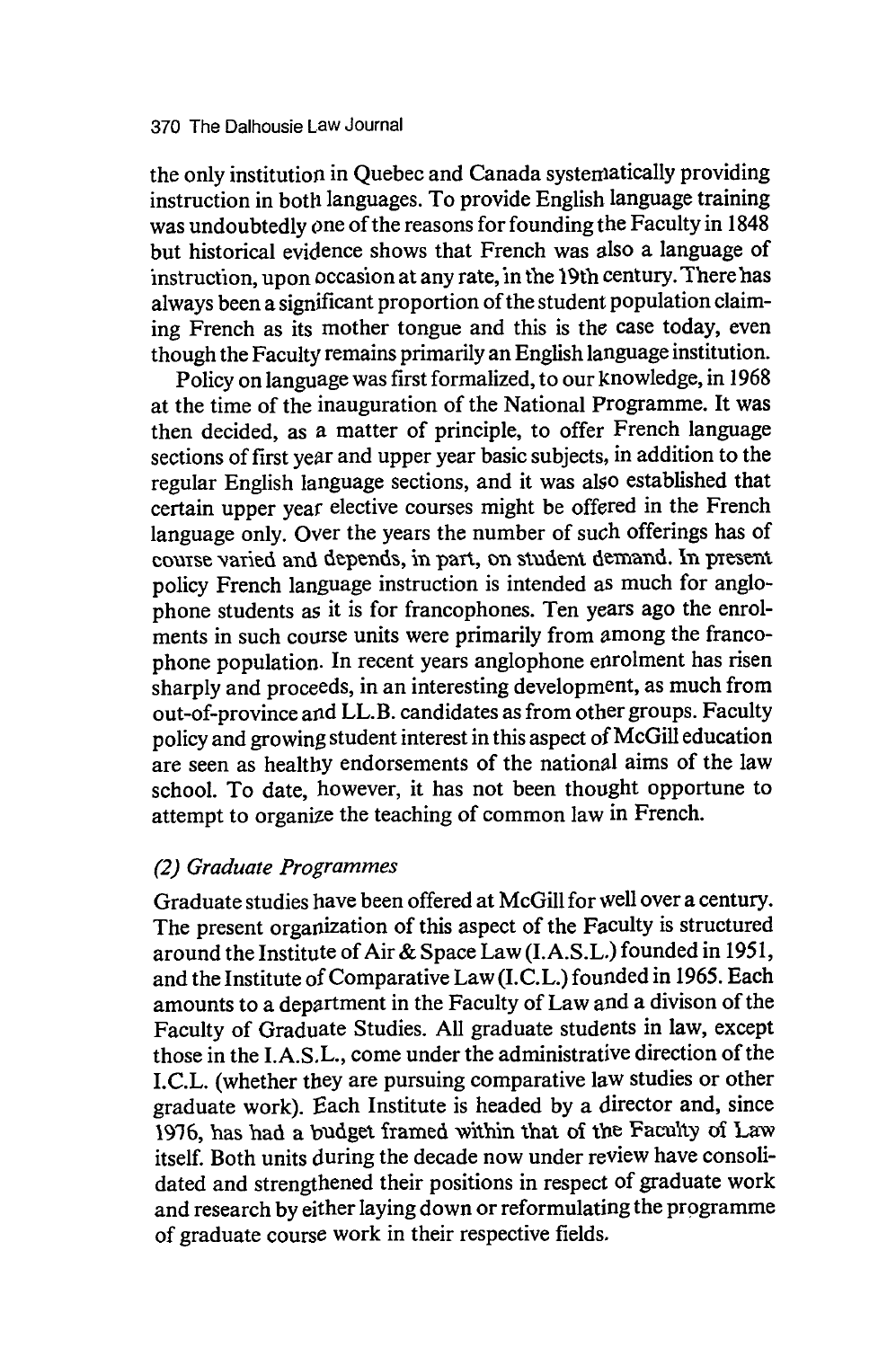*Institute of Air & Space Law.* In 1981-82, the I.A.S.L. celebrated its 30th anniversary.5 From a total of *13* students in 1951-52 it has grown to the point where, in 1981-82, it accommodated 35 students in first year residence, 18 in second year residence (working for the master's degree) and 10 students qualified as D.C.L. candidates. This growth was achieved gradually throughout the 1970s. For many years students have come from well over 20 different countries; their disparate backgrounds provide a rich resource for the Institute as well as particular challenges for its teaching staff. In the last five years a noticeable increase in Canadian registrations has been observed.

The principal objective of the I.A.S.L. is to provide an overall view and understanding of the legal processes regulating world-wide aerospace activities. The programme of study includes the traditional disciplines of law (air and space law in their "public' and "private" law aspects) and draws substantially upon government and business experience indispensable to a full understanding of the field. A major development in its teaching programme - the only one of its kind in North America and one of two in the western world  $-$  was the re-casting of its course structure in 1979-80, so as to reflect more fully the multifold changes taking place in, and the inter-disciplinary aspects of, this highly specialized branch of law. Beginning with the academic year 1980-81, the I.A.S.L. offers 12 courses in public and private international air and space law, economics of air transport, aircraft financing and government regulation of air transport. For those not inclined to pursue a thesis leading to the Master of Laws a diploma has been awarded at the end of the first year of study since 1964. Significant numbers of students do however proceed to thesis work with a view to obtaining the LL.M. or D.C.L. degrees and have thereby contributed to the growing literature in this important and rapidly evolving field.

Within the last five years the I.A.S.L. has made very great efforts to animate an even more extensive research and publication programme than that fostered through formal graduate work. These developments are summarily described below.

*Institute of Comparative Law.* McGill has long offered interesting opportunities for graduate work. A new focus and administrative arrangement for graduate studies in general, that is to say in fields other than air and space law, was achieved in 1965 with the creation

**<sup>5.</sup>** It was originally known as the Institute of International Air Law and founded to take advantage of the location in Montreal of the International Civil Aviation Organization (ICAO) and the International Air Transport Association (JATA).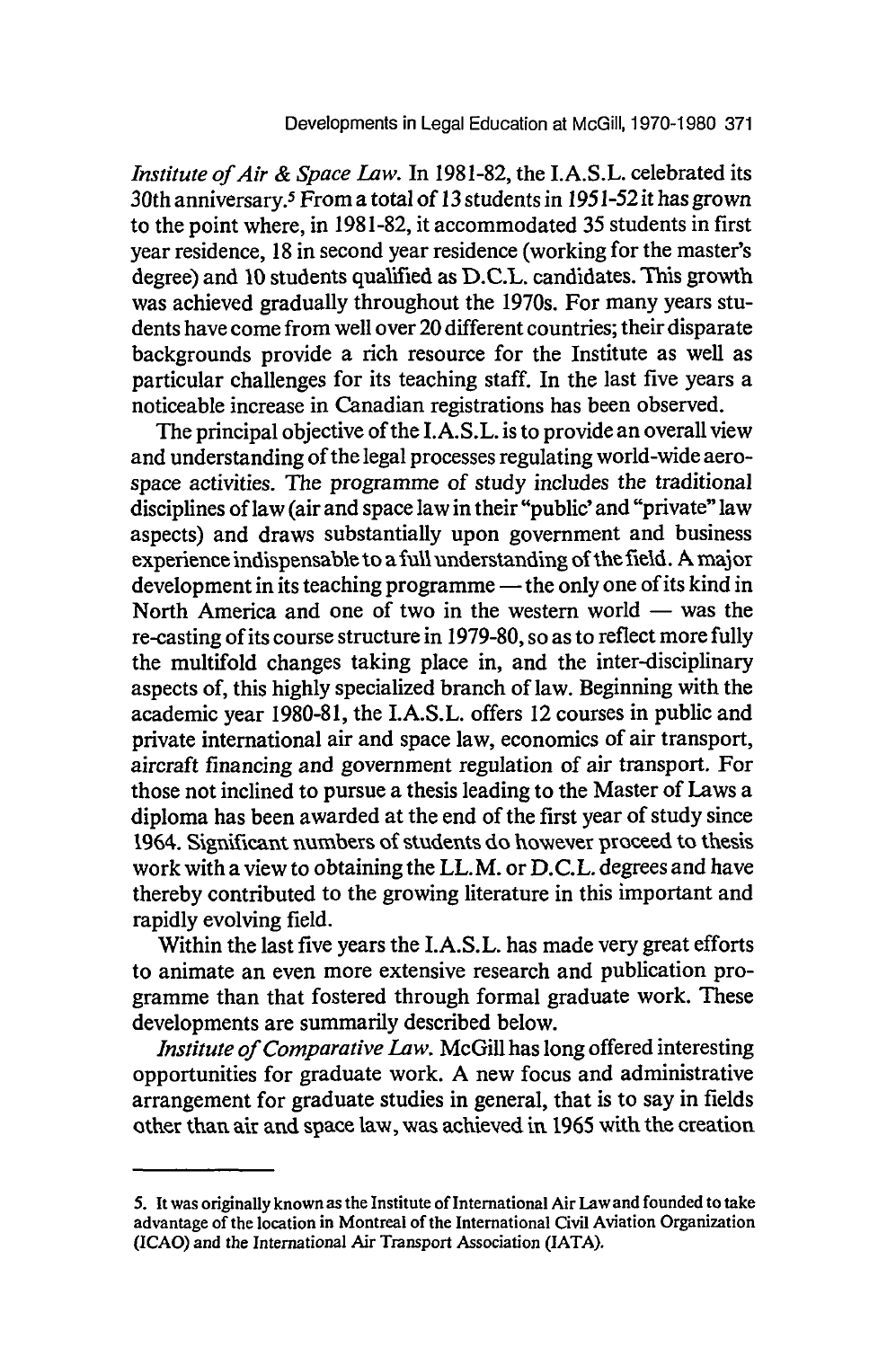#### 372 The Dalhousie Law Journal

of the Institute of Comparative Law. Since that date, and particularly in the 1970s, the I.C.L. has dedicated its efforts to the promotion of international business law and comparative private law. These orientations are sound perspectives to foster at McGill in view of the bi-systemic character of the undergraduate programme, its language duality, the Faculty's location in Montreal and the increasing role of Canada in international trade. Enrolments in the I.C.L. have grown during the 1970s to the point where it attracts three times the number of students it did in the late 1960s. Here too an increase in the number of Canadian registrants is observable.

The course programme in the international commercial law concentration is now established, well-rounded and probably unique in Canada in the variety of its offerings.<sup>6</sup> In the second concentration, comparative private law, graduate students with a civil law background are normally required to select at least one fundamental private law undergraduate course from the LL.B. programme and those with a common law background one such course from the B.C.L. undergraduate curriculum. The formal course work is completed by a number of graduate comparative law courses which, in scope, are somewhat less extensive than in the first concentration.<sup>7</sup> For the period 1967-198 **1,** over 70 masters degrees and 11 doctorates have been earned, primarily in the two fields mentioned.

The I.C.L. has developed special structures for promoting research and publication efforts in some of the fields it has taken up. Attention will now be given to these developments as significant features of activity at McGill in the 1970s.

#### *(3) Research Activity*

The end of the 1970s saw the launching of a major and potentially significant study of legal research activity in Canadian universities.<sup>8</sup> At the time of writing, we are awaiting the results of that enquiry. It will be of especial interest to see whether recent initiatives undertaken in Quebec universities generally, and within McGill's Faculty of Law

**<sup>6.</sup>** For the last five years the programme has comprised the following courses: Introduction to Comparative Law, Comparative Company Law, International Business Enterprises, two courses in International Business Transactions, International Taxation, European Community Law, Maritime Law II (International Cotventionsl and, for **8.** few years, Resolution of International Disputes.

<sup>7.</sup> Introduction to Comparative Law, Comparative Private International Law, Comparative Civil Liability, Comparative Medical Law, Contemporary Civil Law Problems, Comparative & International Protection of Minorities' Rights.

<sup>8.</sup> Sponsored by the Social Sciences and Humanities Research Council of Canada, under the chairmanship of Professor H. W. Arthurs.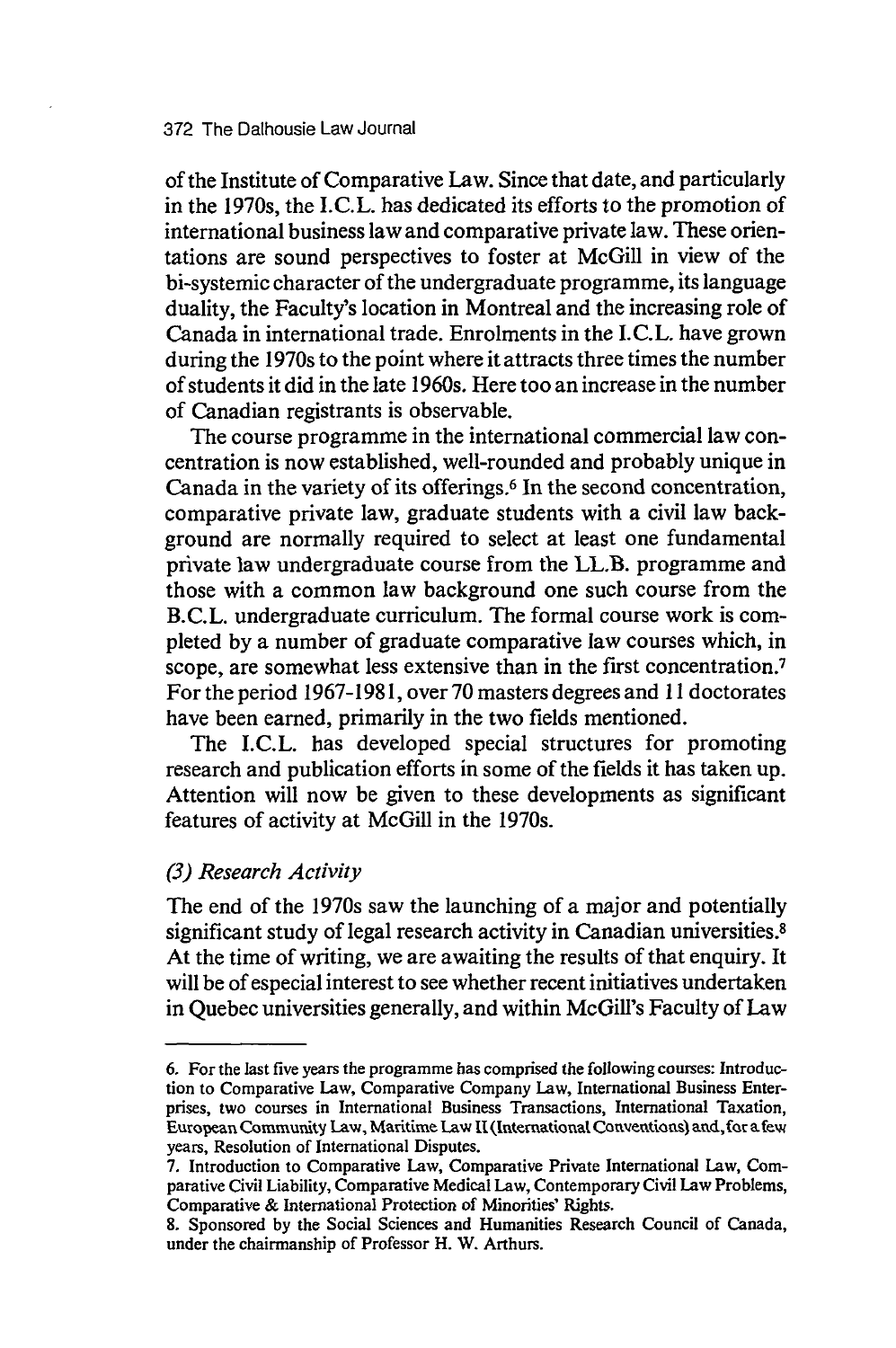in particular, are duplicated elsewhere in Canada or form the object of comment in the forthcoming report. We are referring here to the creation of organized structures designated as "research centres" for the promotion, through "team" or collective efforts, of advanced legal research and the training thereby provided for future members of the academic profession.

Research in Canadian law faculties, over the relatively short period in which we can say it has been specifically promoted, has for the most part been undertaken on an individual basis. And much valuable work has come from these efforts in recent years. It is undoubtedly the case that many Canadian academics will continue to prefer to deploy their research effort in this way and, on that basis, continue to call for various forms of legitimate support to sustain it. But there have also appeared in Quebec, primarily through governmental encouragement and the funding into which it is translated,<sup>9</sup> formally constituted research centres, attached to university units, which have as a foremost aim the promotion of research projects in which senior academics provide leadership and direction for teams of junior associates. This approach may offer the advantage of allowing for projects of greater scope and longer duration than those pursued by individuals working alone.

Two such centres were set up at McGill in the mid 1970s in order to give a particular focus to the research arm of some of the distinctive features of its programmes. In 1976, when the Institute of Air & Space Law celebrated its 25th anniversary, the "Centre for Research of Air & Space Law" was founded upon official recognition of the Quebec Ministry of Education. It was provided with a three year budget (subsequently renewed) for the creation of an administrative infrastructure. This enabled the Centre to seek funding from a variety of other agencies in order to pursue a number of specific projects in air law, space law and telecommunications of interest to Quebec, Canada and the international community. It subsequently acquired a major grant from the SSHRCC for an interdisciplinary study ("Space Activities and Emerging International Law"). These various projects'0 are carried forward by teams of researchers selected primarily from among the I.A.S.L. graduate student population, and are directed by one or more members of the professorial staff. An important contribution to the literature in the field is the publication

<sup>9.</sup> Within what is called the FCAC programme ("Formation de chercheurs et action concertée").

<sup>10.</sup> Funded over the period 1976-77 to 1983-84 in the amount of \$1.6 million for **10** projects.